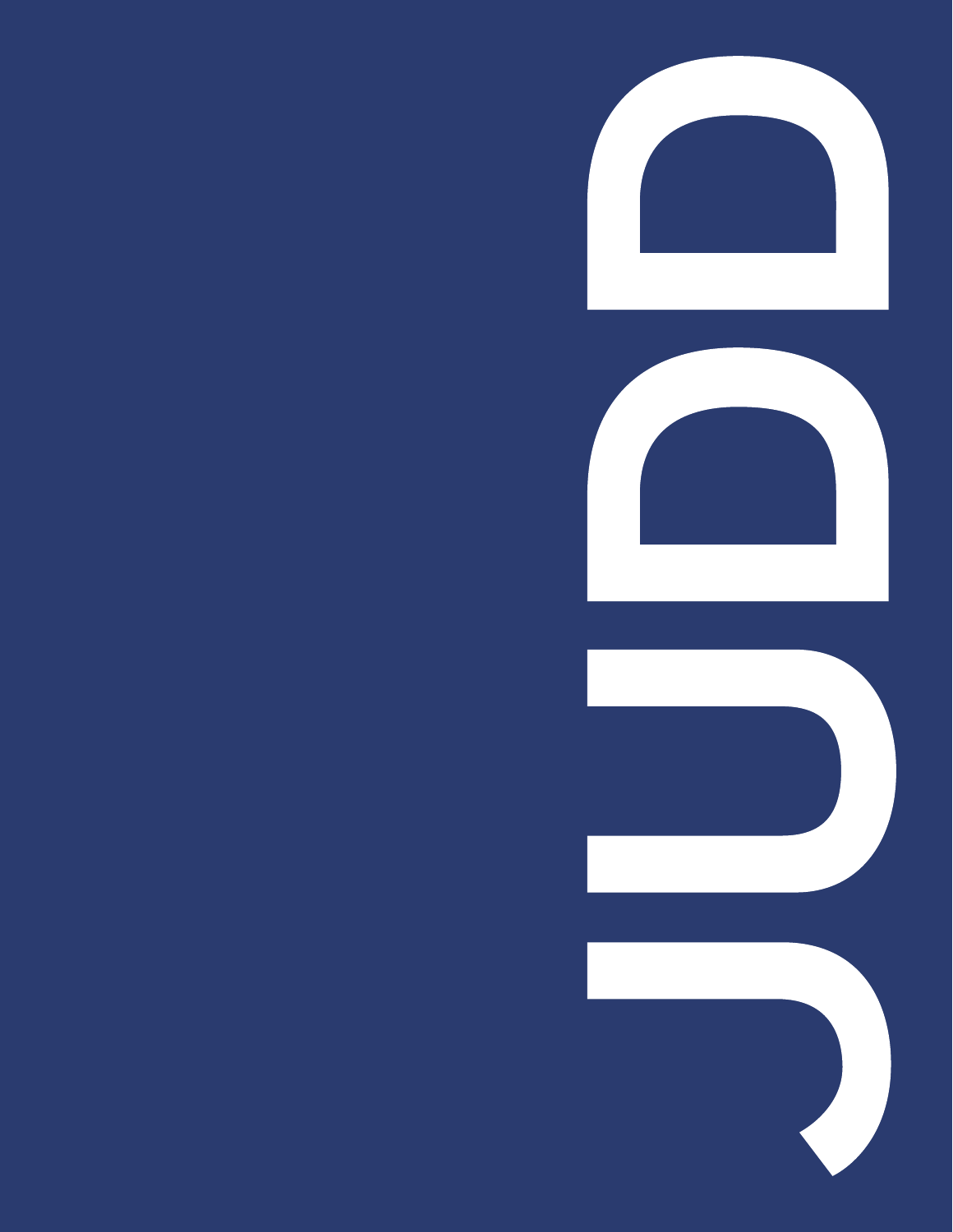Supporters **Supporters Judd Foundation is thankful** to our generous supporters who donated between July 1st, 2018 and June 30th, 2019

## Marfa Restoration

Robert C. Beyer and Loren Pack Suzanne Deal Booth Alexandra Bowes and Stephen Williamson The Brown Foundation, Inc. Scott P. Campbell Casa Dragones City of Marfa Cosme Crane & Co. Cynthia Woods Mitchell Fund for Historic Interiors of the National Trust for Historic Preservation David Zwirner Dudley and Michael Del Balso Dennis Dickinson Jack Dorsey Eleven Madison Park Emeco Anne-Cecilie Engell and Rob Speyer Mack and Cece Fowler Galerie Thaddaeus Ropac Emily Glasser and Billy Susman Bertha González Nieves Marty and David Hamamoto Hermès Horace W. Goldsmith Foundation Daniel Humm Benjamin Hunter Jim and Kathleen Jacobs Stephanie LaCava Jennifer and Trey Laird Lisson Gallery Anthony Meier Mignoni Nazy Nazhand Enrique Olvera Pace Gallery Pilar Crespi Roberts and Stephen Roberts Suzi Davidoff and Carl Ryan Salon 94 Design Ellen F. Salpeter Alison Sarofim Jennifer and Anton Segerstrom Sotheby's Anonymous (2)

# Government and Foundation

The Brown Foundation, Inc. City of Marfa City of New York Department of Cultural Affairs Davis Family Fund Dyett-Richardson Family Fund Susan Pamela Markham Heller Fund James Howell Foundation Inc. National Endowment for the Arts New York City Council Member Margaret Chin Permian Basin Area Foundation Pin. Freunde der Pinakothek der Moderne e.V. Pritchard Family Foundation The Debra and Dennis Scholl Fund at The Miami Foundation Sosnick Family Philanthropic Fund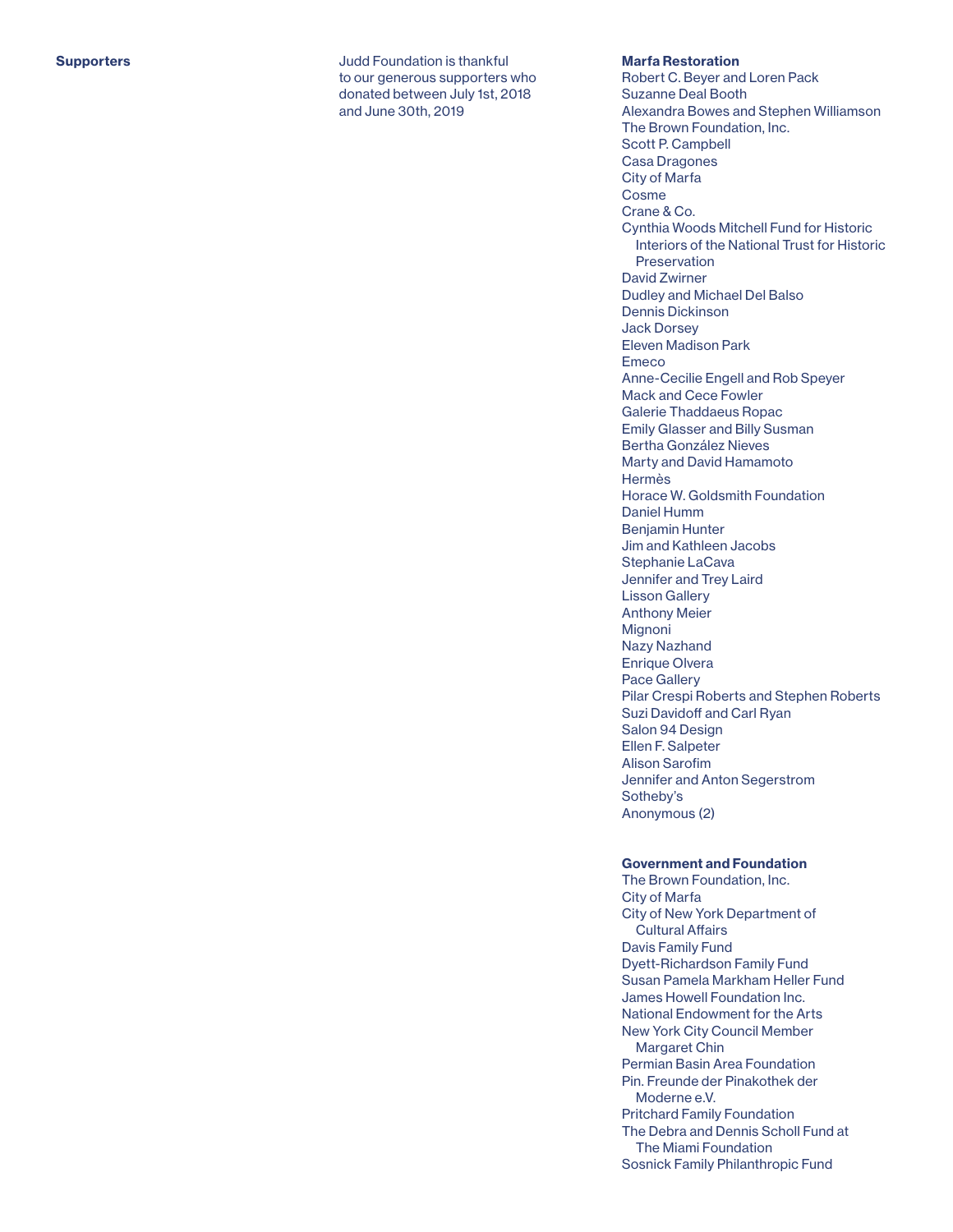Texas Commission on the Arts Tillapaugh Public History Fund of Permian Basin Area Foundation The Alice M. and Thomas J. Tisch Foundation, Inc.

## **Corporate**

Aesop Agave Festival Marfa Alpha Masonry Artek Casa Dragones Crane & Co. The Cultivist David Zwirner Füssinger & Wolff GmbH Galerie Thaddaeus Ropac Gagosian Gallery Hemmerle **Henrybuilt** inde/jacobs Gallery Kukje Gallery Marfa Book Company Mohawk Fine Papers Inc. Pace Gallery Richard's Rainwater Select Equity Group Sotheby's The Standard Hotel Tenletters Media, Inc. Tina Kim Gallery Tomas Maier, LLC

#### Patrons

Bob and Nora Ackerley Brooke Alexander Douglas Baxter Robert C. Beyer and Loren Pack Suzanne Deal Booth Peter M. Brant Spencer Brownstone Jennifer Chaiken and Sam Hamilton Alexandre and Lori Chemla Teresa Cruz-Karvelis Cecile and Christopher d'Amelio Dudley and Michael Del Balso Fred Martens and Anne Dette Beth Rudin DeWoody Dennis Dickinson Susan and Thomas Dunn George Economou Anne-Cecilie Engell and Rob Speyer Viveca Paulin-Ferrell & Will Ferrell Doris F. Fisher Mack and Cece Fowler Matthew Goudeau Tim Headington Stefan and Sylveli Hemmerle Ronnie Heyman Tracey Hummer Jim and Kathleen Jacobs Catherine Lagrange Jennifer and Trey Laird Jo Carole and Ronald S. Lauder Thomas H. Lee and Ann Tenenbaum Tammy and Jay Levine Dorothy Lichtenstein

Linda Lynch Tony Maddalena Henry S. McNeil Colt Melton and Manuel Navarro Stavros Merjos and Honor Fraser Fernando and Laila Mignoni Jean-Gabriel Mitterrand Thomas Owen Lisa and John Pritzker Steve Pulimood Peter Ruggiero Ed and Danna Ruscha Suzi Davidoff and Carl Ryan Daniel Sallick and Elizabeth Miller Ellen F. Salpeter Anton and Jennifer Segerstrom Annabelle Selldorf Eugene Sepulveda Wolfgang and Anne Titze Lesley Vance and Ricky Swallow Roland Wolff Candace Worth Anonymous (3)

#### Individuals

Lauren Allday Eliza Allen Dalal AlMarzouk Camilo Alvarez Robert and Valerie Arber Richard Armstrong Greti Baez Elizabeth Calhoun Baker Kate Barber Reuben M. and Joan Boykoff Baron Terri Bartlett Maddy Beckwith Thomas Bedert Cecily Belford Judith Birdsong Erin Blondes Peggy A. and Ralph W. Burnet Nancy Caporaso Sara Carter Barbara Castelli Jeanette Chung Jack and Lisa Copeland Pauline Daly Peter Davies James B. Dearing and Carlota Schoolman Joan DePree Anand Devarajan Sravanthi Dev Laura Doll Christopher Dowling Julie Doyle and Tim Delaughter Peter D. Dudek David Egeland and Andrew Friedman Gayle Engel Karine Fakhry Tara Fass Giancarlo Floridi Brandon Folmar Nicole Forde Gay Gabbert Evan Gaffney

Gisela Gamper Charlotte Gazzaniga Michael Gentry Dave Gibson Dede Gile Duncan Goldie-Scot Siim M. Hanja Donna Harkavy and Jonathan Price Susan Harrison Charlie Hartley Charlotte Hauch Jaime Hernandez Daniel Holtz Jeffrey Hong Chrisie Ivo Sean Johnson Maitland Jones and Perla Delson Bill Katz Meg Kelly Jolene Kessler Mary Kilbourn Karen Kinney Mitchell Klink Sarah-Ann Kramarsky Janet Kupchick Jeff and Flo Laird Christian Larsen Raymond Learsy Susan Grant Lewin Susan and Glenn Lowry Robert Manley Matt McCarty Dylan McCullough Eric McDougall Barbara McLucas Robert Meckfessel Jane Mercier Terrance A. Mowers and Lindell Thorsen Nagel Stuart Nielsen Kevin O'Rourke Noreen OGrady Jennifer Pagnutti John Pawson Wendy Perron Jennifer and Charlie Phelps Giacomo Piazza Jaime Piera Andrew Pitts Lauren Potter Kellie Quint Deborah and Andy Rappaport Anne Resnik Andreas Ritter Gilberto Sandretto Ingrid Schaffner Robert and Linda Schmier Sarah Schroth Lynne Aubrey Seidler Susan Sheehan Mark Shelton Parker Shipp Harrie Siertsema Darren Snead Michele L. Snyder Charles Stachelberg Andrea Stover